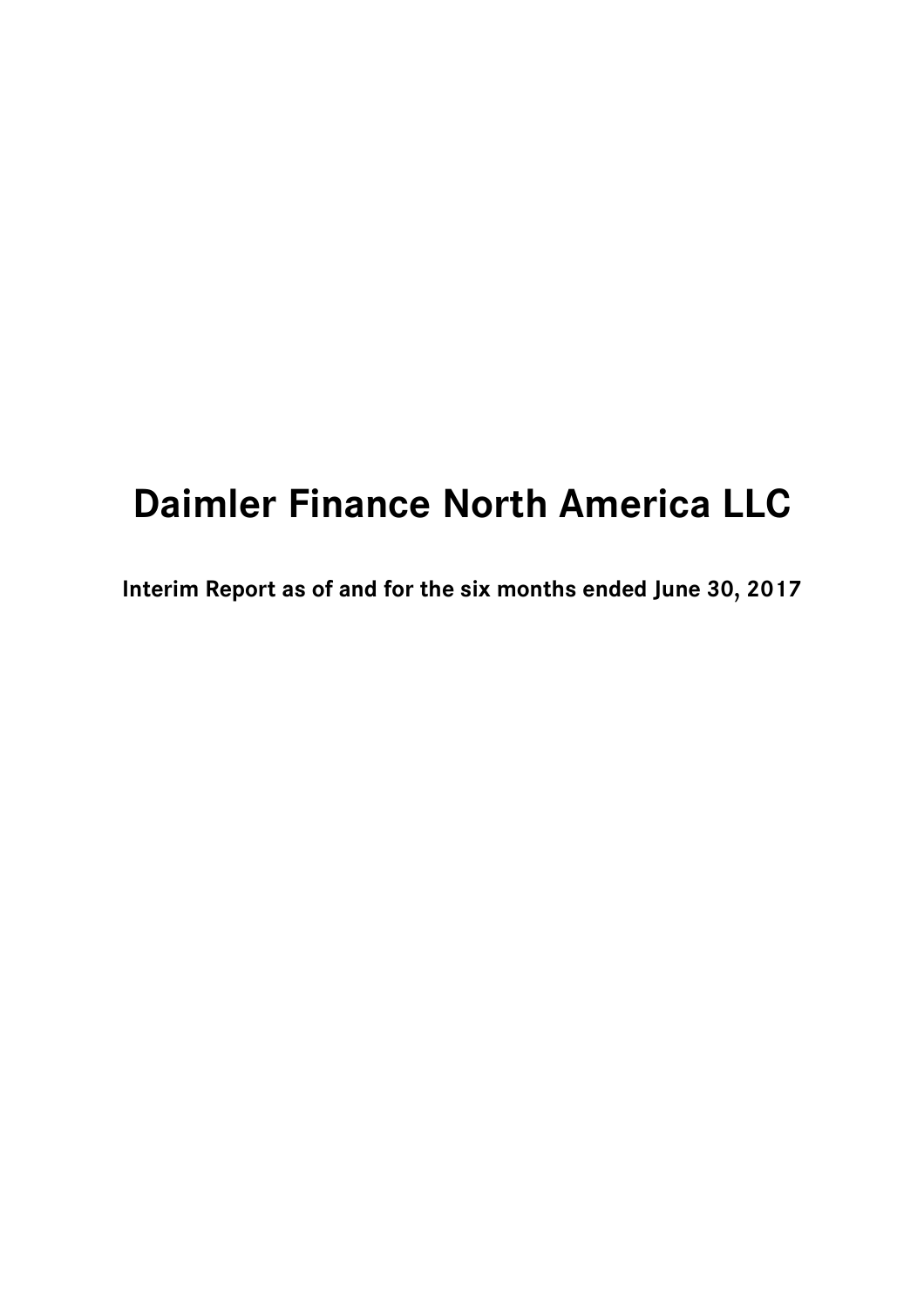## Table of Contents

| $\overline{1}$ . |  |
|------------------|--|
| 2.               |  |
| -3.              |  |
| 4.               |  |
| - 5.             |  |
| -6.              |  |
|                  |  |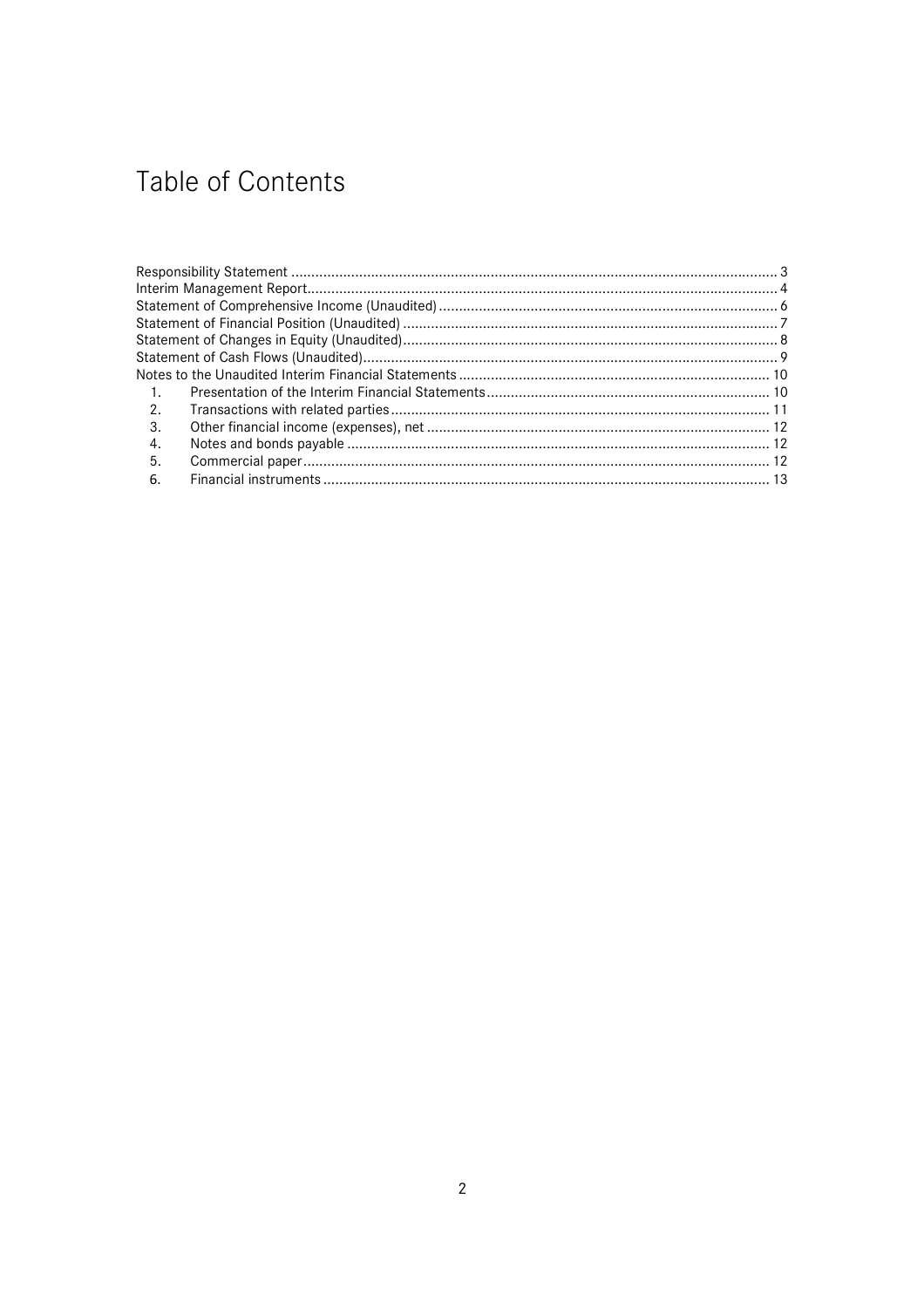### Responsibility Statement

To the best of our knowledge, and in accordance with the applicable reporting principles, the financial statements of Daimler Finance North America LLC provide a true and fair view of the assets, liabilities, financial position and profit or loss of the Company, and the Company's management report provides a fair review of the development and performance of the business and the position of the Company, together with a description of the principal opportunities and risks associated with the expected development of the Company.

Farmington Hills, MI (USA), August 24, 2017

finn: Platto

Ruben Simmons Gianni P. Gatto

**President & CEO** Chief Accounting Officer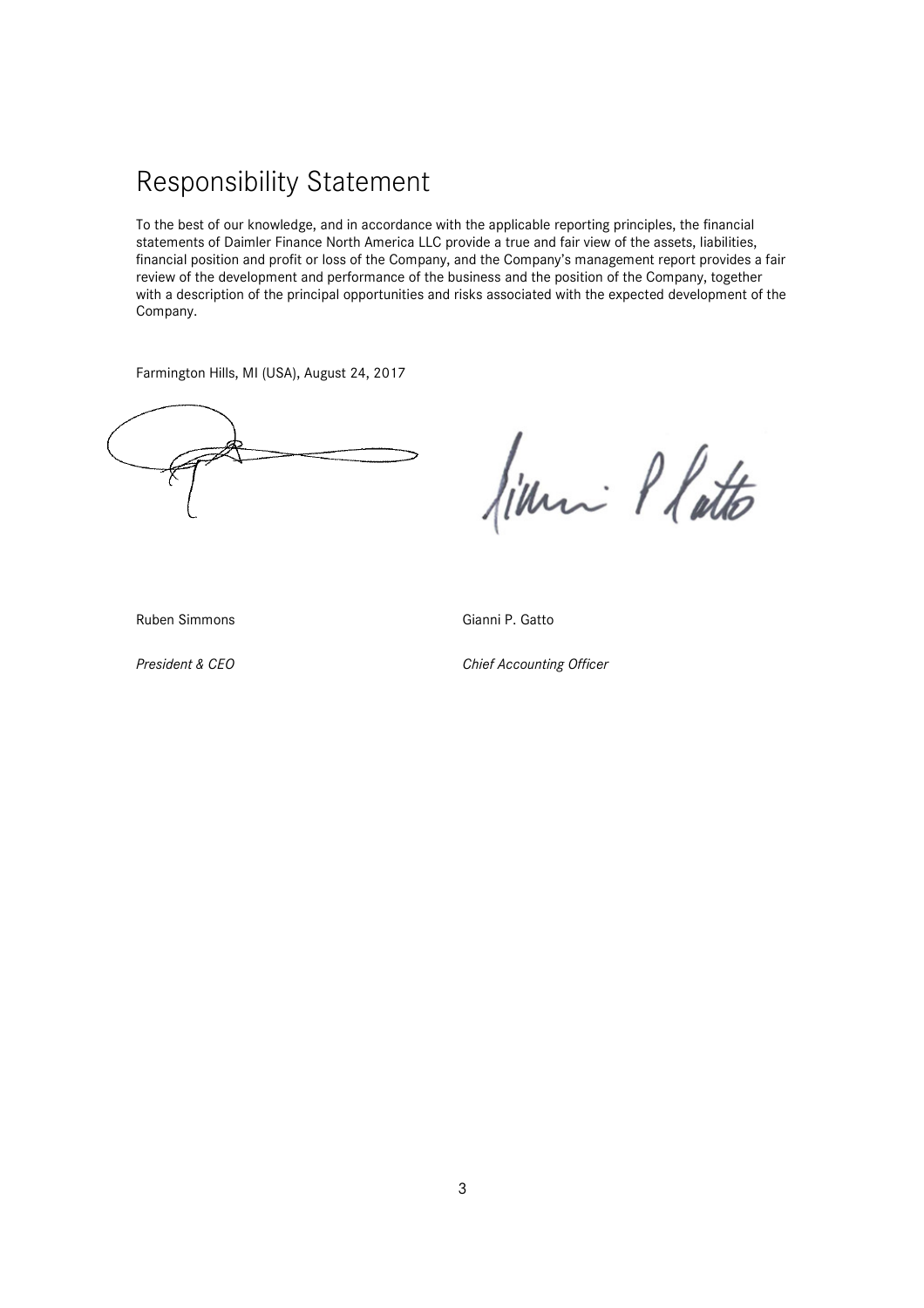### Interim Management Report

#### **General**

Daimler Finance North America LLC ("DFNA" or the "Company") is a wholly-owned subsidiary of Daimler North America Corporation ("DNA"), which is in turn a wholly-owned subsidiary of Daimler AG ("DAG" or "Daimler").

DFNA accesses U.S. and foreign capital markets to raise funds, which it lends to DNA through a consolidated funding and cash management system. As such, it has relationships with other subsidiaries of DAG. DAG issued full and unconditional guarantees for DFNA's obligations incurred under its outstanding notes and bonds program and commercial paper program. DFNA and DNA entered into an intercompany loan agreement which is intended to mirror DFNA's external borrowings such that interest expense with third parties is offset by corresponding interest income from DNA.

This document contains forward looking statements that reflect our current views about future events. Words such as "anticipate," "assume," "believe," "estimate," "expect," "intend," "may," "can," "could," "plan," "project," "should" and similar expressions are used to identify forward-looking statements. These statements are subject to many risks and uncertainties, including:

- an adverse development of global economic conditions, in particular a decline of demand and investment activity in the United States;
- a deterioration of our funding possibilities on the credit and financial markets, which could result in an increase in borrowing costs or limit our funding flexibility;
- changes in currency exchange rates and interest rates;
- changes in laws, regulations and government policies that may affect the Company or any of its sister companies; and
- the business outlook of the Company's sister companies in the United States, which may affect the funding requirements of these companies in the automotive and financial services businesses.

The following discussion should be read in conjunction with the DFNA's financial statements as of and for the six months ended June 30, 2017 and June 30, 2016, which were prepared in accordance with International Accounting Standard (IAS) 34 "Interim Financial Reporting."

The percentages in the following discussion were computed using exact dollar amounts and numbers. Some of those percentages may, therefore, not reflect the ratio between the rounded amounts presented below.

#### **Earnings**

#### *Interest Income*

Interest income was \$368,063 for the six months ended June 30, 2017 compared to \$311,911 for the six months ended June 30, 2016.

#### *Interest Expense*

Interest expense was \$368,063 the six months ended June 30, 2017, compared to \$311,911 for the six months ended June 30, 2016.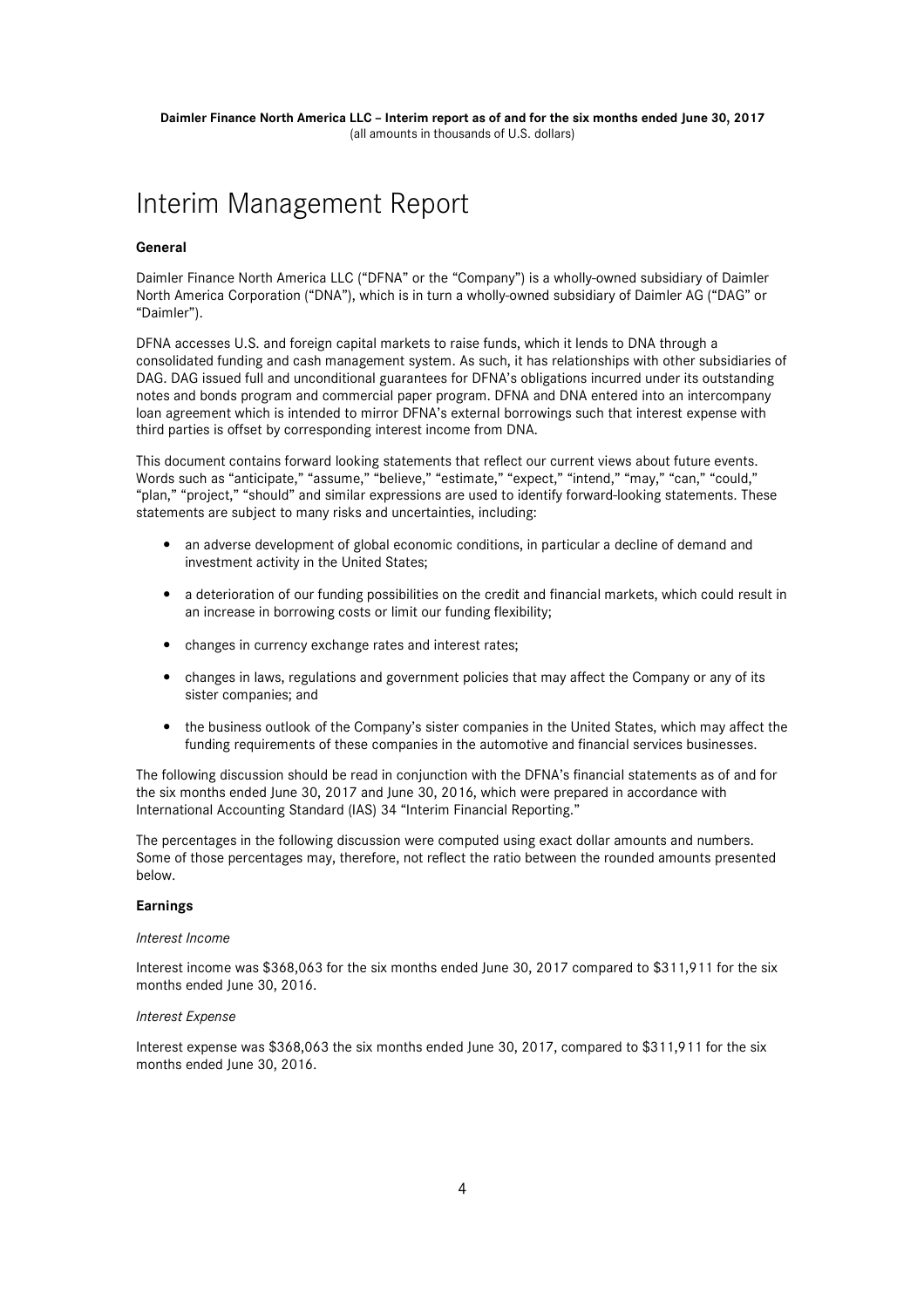#### **Daimler Finance North America LLC – Interim report as of and for the six months ended June 30, 2017**  (all amounts in thousands of U.S. dollars)

#### *Guarantee Fees*

Guarantee fees charged by DAG were \$17,627 for the six months ended June 30, 2017, compared to \$15,055 for the six months ended June 30, 2016.

#### *Administrative Expenses*

Administrative expenses were \$1,686 for the six months ended June 30, 2017 as compared to \$1,756 for the six months ended June 30, 2016.

#### *Reimbursement of expenses from DNA*

DFNA and DNA are parties to an agreement based on which DNA reimburses DFNA for any and all expenses incurred in connection with the administration of DFNA's notes and bonds program and commercial paper program. The reimbursement of net expenses from DNA amounted to \$19,312 in the first six months of 2017 and \$16,811 for six months ended in June 2016.

#### *Net income*

Net income was zero for both the six months ended June 30, 2017 and the six months ended June 30, 2016.

#### **Financial Position**

Total assets were \$28,944,002 at June 30, 2017 compared to \$26,911,610 at December 31, 2016. The increase of \$2,032,392 or 8% reflects that issuances exceeded repayments of loans in the first six months of 2017.

Total liabilities also increased to \$28,944,002 at June 30, 2017 from \$26,911,610 at December 31, 2016, reflecting that issuances exceeded repayments of notes and bonds in the first six months of 2017.

#### **Liquidity and Capital Resources**

In the ordinary course of business, the Company issues notes and bonds and commercial paper in the US and lends the proceeds to DNA. Notes with a total face value of \$5,000,000 were issued during the first six months of 2017, while there was \$500,000 issued during the first six months of 2016. No commercial papers were outstanding as of June 30, 2017. The Company had neither cash nor cash equivalents as of June 30, 2017 and December 31, 2016.

#### **Risk Report**

Many factors could directly and indirectly, through the close affiliation with DAG's affiliated companies, affect the Company's business, financial condition, and cash flows. The results of operations would not be affected due to the existing reimbursement agreements with DNA. The principal risks are described in DFNA's annual report 2016, which was submitted to the Luxembourg Stock Exchange on April 28, 2017.

#### **Outlook**

We expect net income and equity to be zero in 2017. This expectation is based on the assumption of a stable economic development and continuation of the Company's business model.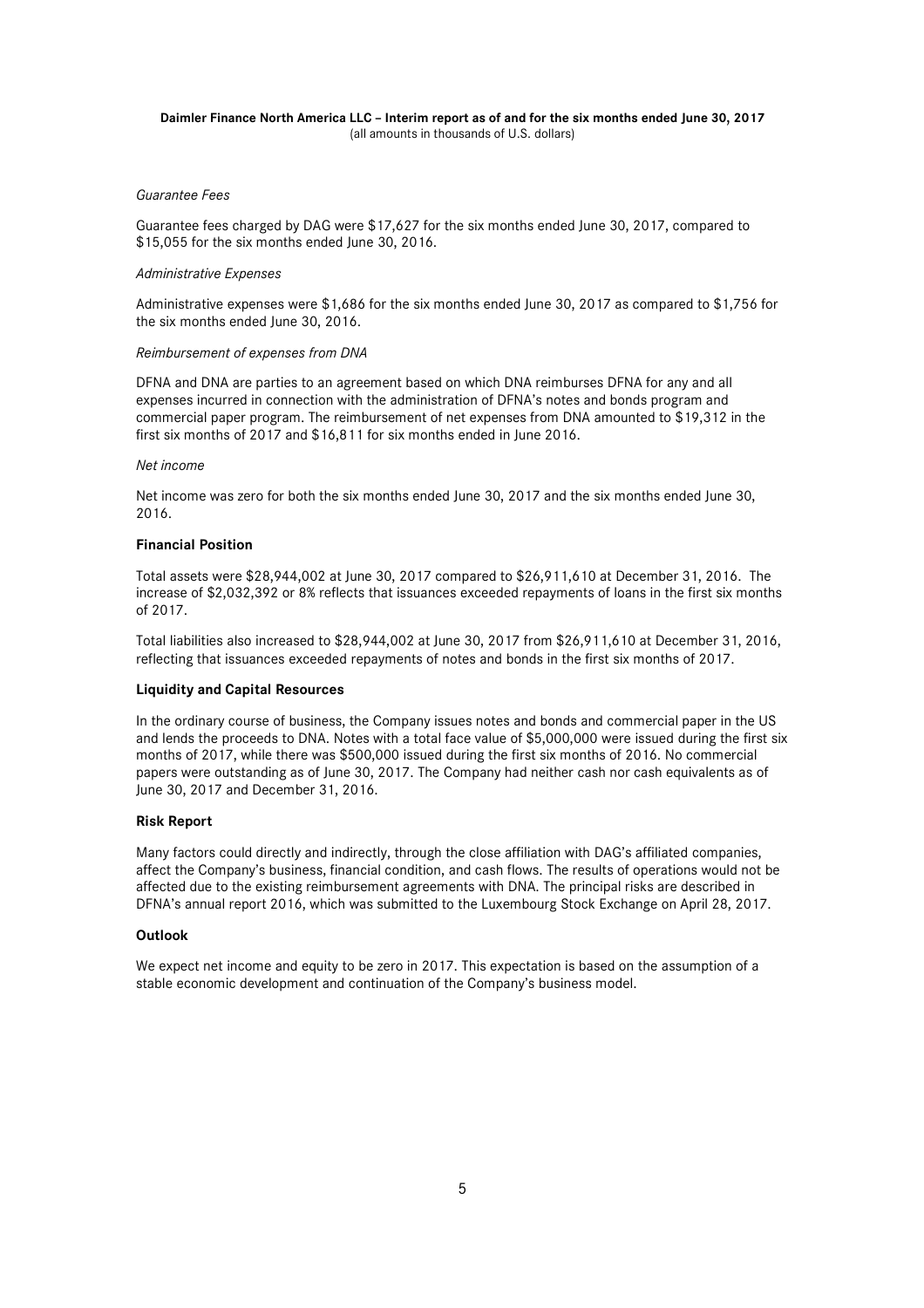## Statement of Comprehensive Income (Unaudited)

|                                     |             | Six months ended<br><b>June 30,</b> |            |  |
|-------------------------------------|-------------|-------------------------------------|------------|--|
|                                     | <b>Note</b> | 2017                                | 2016       |  |
| Interest income - DNA               |             | 368,063                             | 311,911    |  |
| Interest expense - external parties |             | (368, 063)                          | (311, 911) |  |
| Guarantee fees - DAG                | 2           | (15,055)<br>(17, 627)               |            |  |
| Net interest expense                |             | (17, 627)                           | (15,055)   |  |
|                                     |             |                                     |            |  |
| Other financial income, net         | 3           |                                     |            |  |
| Administrative expenses             | 2           | (1,686)                             | (1,756)    |  |
| Reimbursement of expenses from DNA  | 2           | 16,811<br>19,312                    |            |  |
| Net income                          |             |                                     |            |  |
| Total comprehensive income          |             |                                     |            |  |

The accompanying notes on pages 10 to13 are an integral part of these unaudited interim financial statements.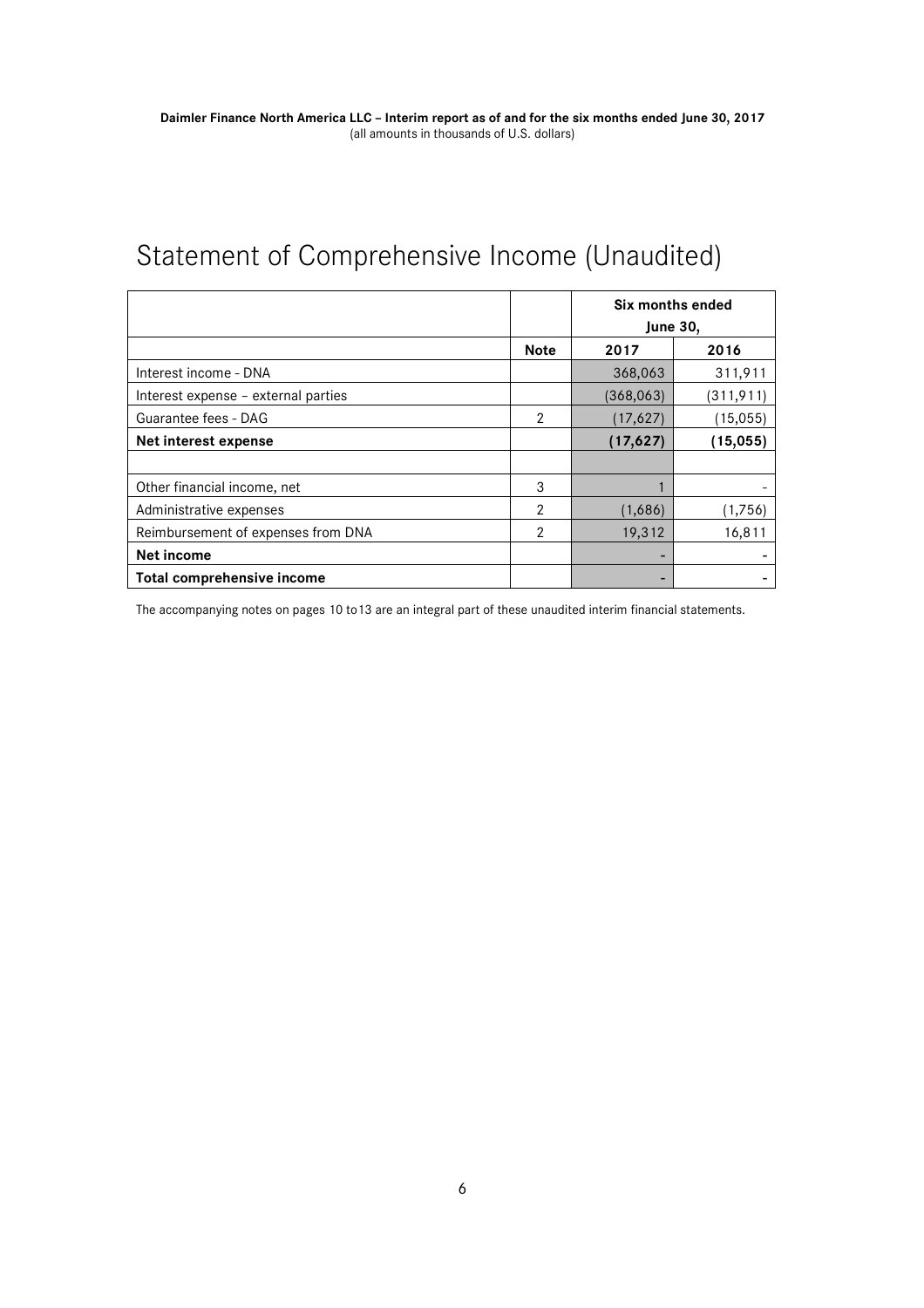## Statement of Financial Position (Unaudited)

|                                      |                | <b>June 30,</b> | December 31, |
|--------------------------------------|----------------|-----------------|--------------|
|                                      | <b>Note</b>    | 2017            | 2016         |
| <b>Assets</b>                        |                |                 |              |
| Receivables from related parties     | $\overline{2}$ | 22,624,336      | 21,173,603   |
| <b>Total non-current assets</b>      |                | 22,624,336      | 21,173,603   |
| Receivables from related parties     | $\overline{2}$ | 6,068,429       | 5,517,037    |
| Accrued interest income from DNA     |                | 251,237         | 220,970      |
| <b>Total current assets</b>          |                | 6,319,666       | 5,738,007    |
| <b>Total assets</b>                  |                | 28,944,002      | 26,911,610   |
|                                      |                |                 |              |
| <b>Equity and liabilities</b>        |                |                 |              |
| <b>Total equity</b>                  |                |                 |              |
| Notes and bonds payable              | 4              | 22,624,336      | 21,173,603   |
| <b>Total non-current liabilities</b> |                | 22,624,336      | 21,173,603   |
| Payables to related parties          | $\overline{2}$ | 21,319          | 19,248       |
| <b>Other Provisions</b>              |                |                 | 120          |
| Notes and bonds payable              | 4              | 6,047,110       | 5,497,669    |
| Accrued interest expense             |                | 251,237         | 220,970      |
| <b>Total current liabilities</b>     |                | 6,319,666       | 5,738,007    |
| <b>Total liabilities</b>             |                | 28,944,002      | 26,911,610   |
| <b>Total equity and liabilities</b>  |                | 28,944,002      | 26,911,610   |

The accompanying notes on pages 10 to13 are an integral part of these unaudited interim financial statements.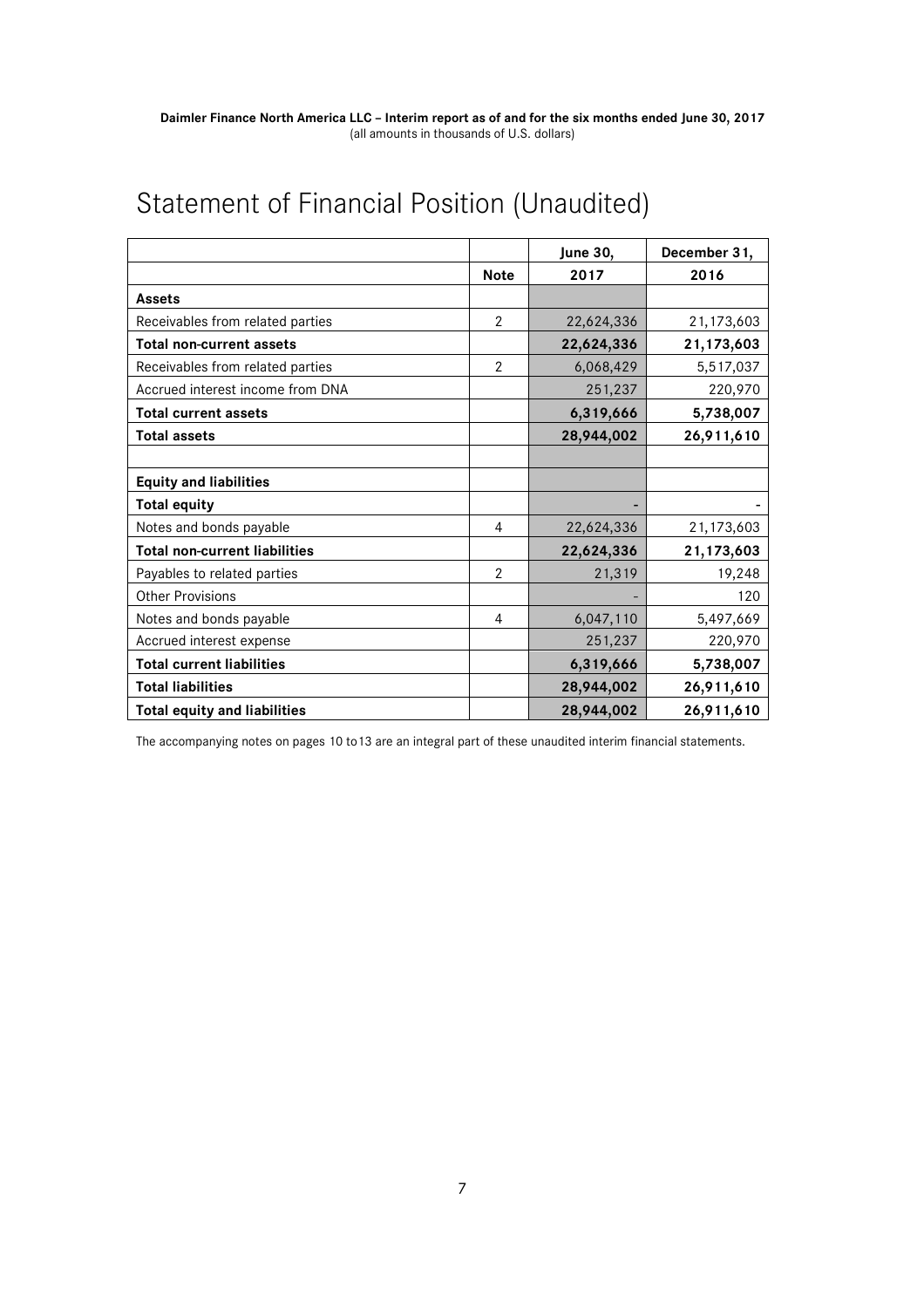## Statement of Changes in Equity (Unaudited)

|                                                           | Member's<br>Investment | Retained<br><b>Earnings</b> | Other<br><b>Reserves</b> | Total<br><b>Equity</b> |
|-----------------------------------------------------------|------------------------|-----------------------------|--------------------------|------------------------|
| Balance at January 1, 2016                                |                        |                             |                          |                        |
| Net income                                                |                        |                             |                          |                        |
| Total comprehensive income                                |                        |                             |                          |                        |
| Transactions with owners directly<br>recognized in equity |                        |                             |                          |                        |
| Balance at June 30, 2016                                  |                        |                             |                          |                        |
|                                                           |                        |                             |                          |                        |
| Balance at January 1, 2017                                |                        |                             |                          |                        |
| Net income                                                |                        |                             |                          |                        |
| Total comprehensive income                                |                        |                             |                          |                        |
| Transactions with owners directly<br>recognized in equity |                        |                             |                          |                        |
| Balance at June 30, 2017                                  |                        |                             |                          |                        |

The accompanying notes on pages 10 to 13 are an integral part of these unaudited interim financial statements.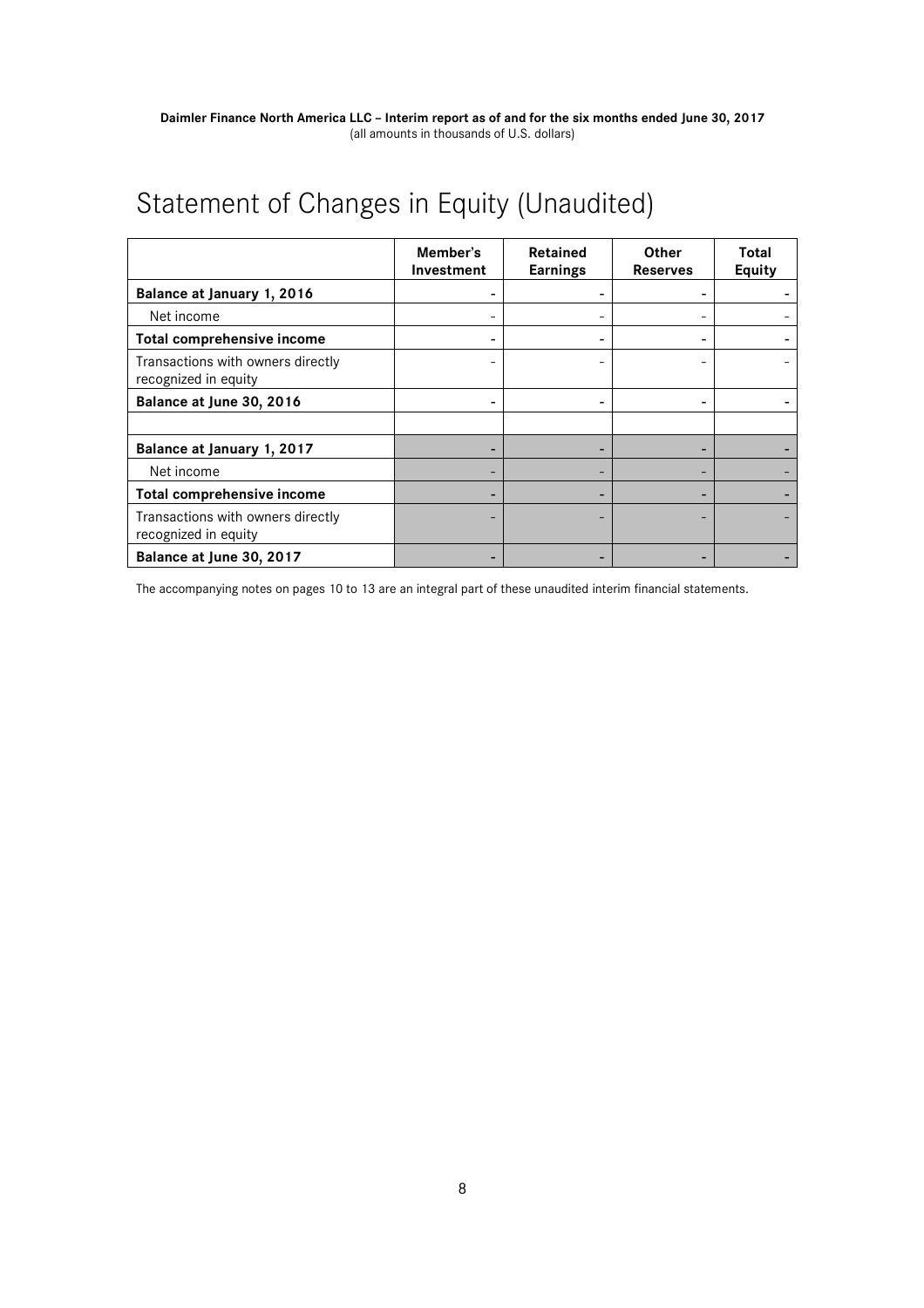## Statement of Cash Flows (Unaudited)

|                                                          |                | Six months ended<br><b>June 30,</b> |               |  |
|----------------------------------------------------------|----------------|-------------------------------------|---------------|--|
|                                                          | <b>Note</b>    | 2016<br>2017                        |               |  |
| Net income                                               |                |                                     |               |  |
| Adjustments for                                          |                |                                     |               |  |
| FX (gains)/losses                                        | 3              | (1)                                 |               |  |
| Non-cash interest expense                                |                | 8,825                               | 13,357        |  |
| Changes in                                               |                |                                     |               |  |
| Receivables from related parties                         | 2              | (2,002,124)                         | 3,403,038     |  |
| Payables to related parties                              | $\overline{2}$ |                                     | (2, 343)      |  |
| Other provisions                                         |                | (120)                               | (42)          |  |
| Net cash used in operating activities                    |                | (1,991,349)                         | 3,414,010     |  |
| Net cash from investing activities                       |                |                                     |               |  |
| Repayments of notes and bonds payable                    | 4              | (3,000,000)                         | (3, 389, 177) |  |
| Issuances of notes and bonds payable                     | 4              | 4,991,349                           | 500,000       |  |
| Repayments of commercial paper                           | 5              |                                     | (524,833)     |  |
| Issuances of commercial paper                            | 5              |                                     |               |  |
| Net cash from financing activities                       |                | 1,991,349                           | (3, 414, 010) |  |
| Net increase/decrease in cash and cash equivalents       |                |                                     |               |  |
| Cash and cash equivalents at the beginning of the period |                | ٠                                   |               |  |
| Cash and cash equivalents at the end of the period       |                |                                     |               |  |
|                                                          |                |                                     |               |  |

The accompanying notes on pages 10 to13 are an integral part of these unaudited interim financial statements.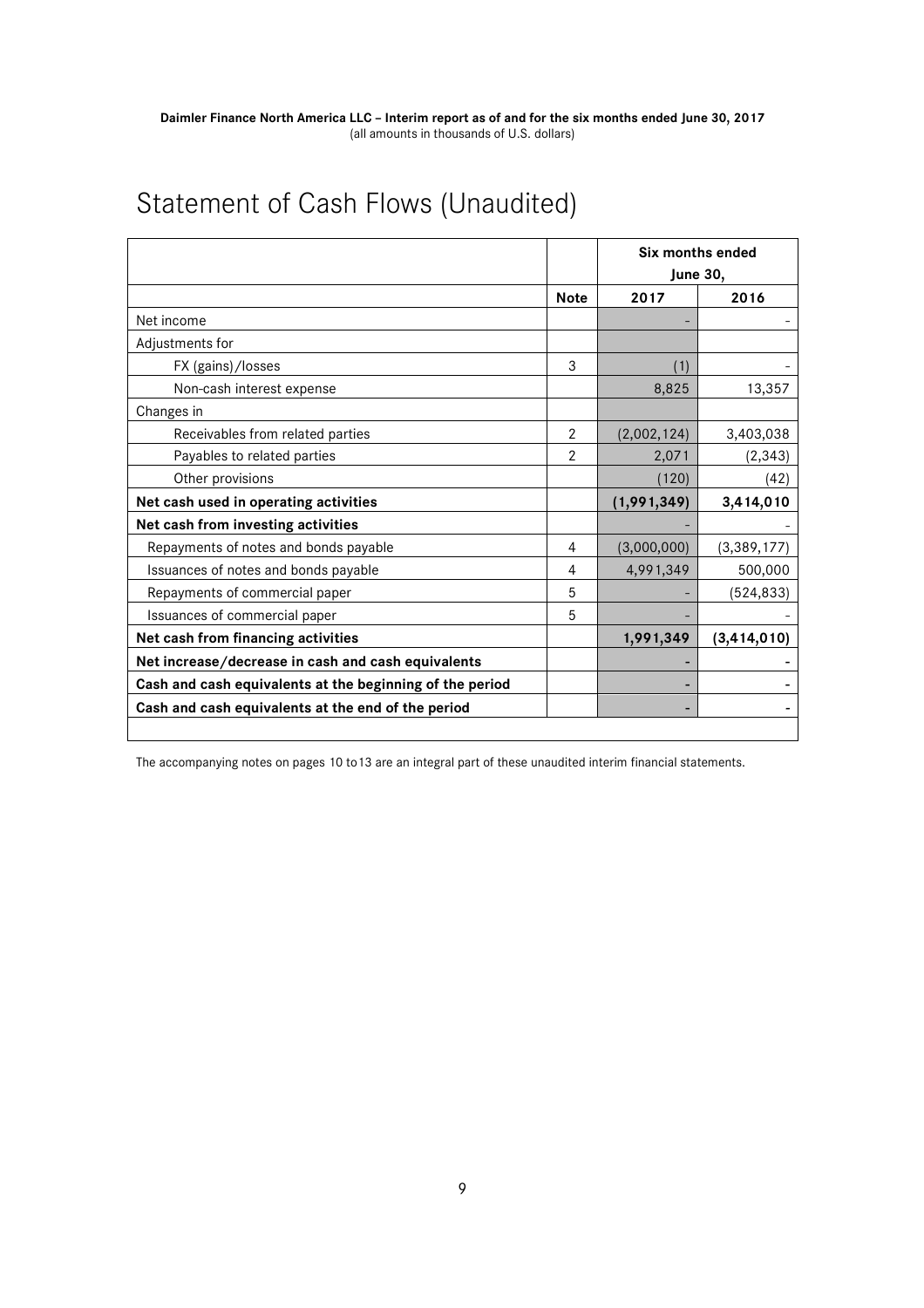### Notes to the Unaudited Interim Financial Statements

#### **1. Presentation of the Interim Financial Statements**

These unaudited interim financial statements of Daimler Finance North America LLC ("DFNA" or the "Company") have been prepared in accordance with International Accounting Standard (IAS) 34, "Interim Financial Reporting".

Daimler Finance North America LLC ("DFNA" or the "Company") is a limited liability company organized under the laws of Delaware. The Company is a wholly-owned subsidiary of Daimler North America Corporation ("DNA"), which is in turn a wholly-owned subsidiary of Daimler AG ("DAG"). Its registered office is located at 1209 Orange Street, Wilmington, Delaware 19801, USA.

These interim financial statements are presented in U.S. dollars ("\$"), which is the Company's functional currency. Unless otherwise stated all amounts are presented in thousands of U.S. dollars.

In the opinion of the management, the interim financial statements reflect all adjustments (i.e. normal recurring adjustments) necessary for a fair presentation of the results of operations and the financial position of DFNA. Operating results for the interim periods presented are not necessarily indicative of the results that may be expected for any future period or the full fiscal year. The interim financial statements should be read in conjunction with the December 31, 2016 audited IFRS financial statements and notes which were submitted to the Luxembourg Stock Exchange on April 28, 2017. The accounting policies applied by DFNA in these interim financial statements are the same as those applied in the audited IFRS financial statements as of and for the year ended December 31, 2016.

Preparation of interim financial statements in conformity with IFRS requires management to make estimates, assessments and assumptions which can affect the amounts and reporting of assets and liabilities, the reporting of contingent assets and liabilities on the balance sheet date and the amounts of income and expense reported for the period. Actual amounts can differ from those estimates. Changes in estimates, assessments and assumptions can have a material impact on the consolidated financial statements.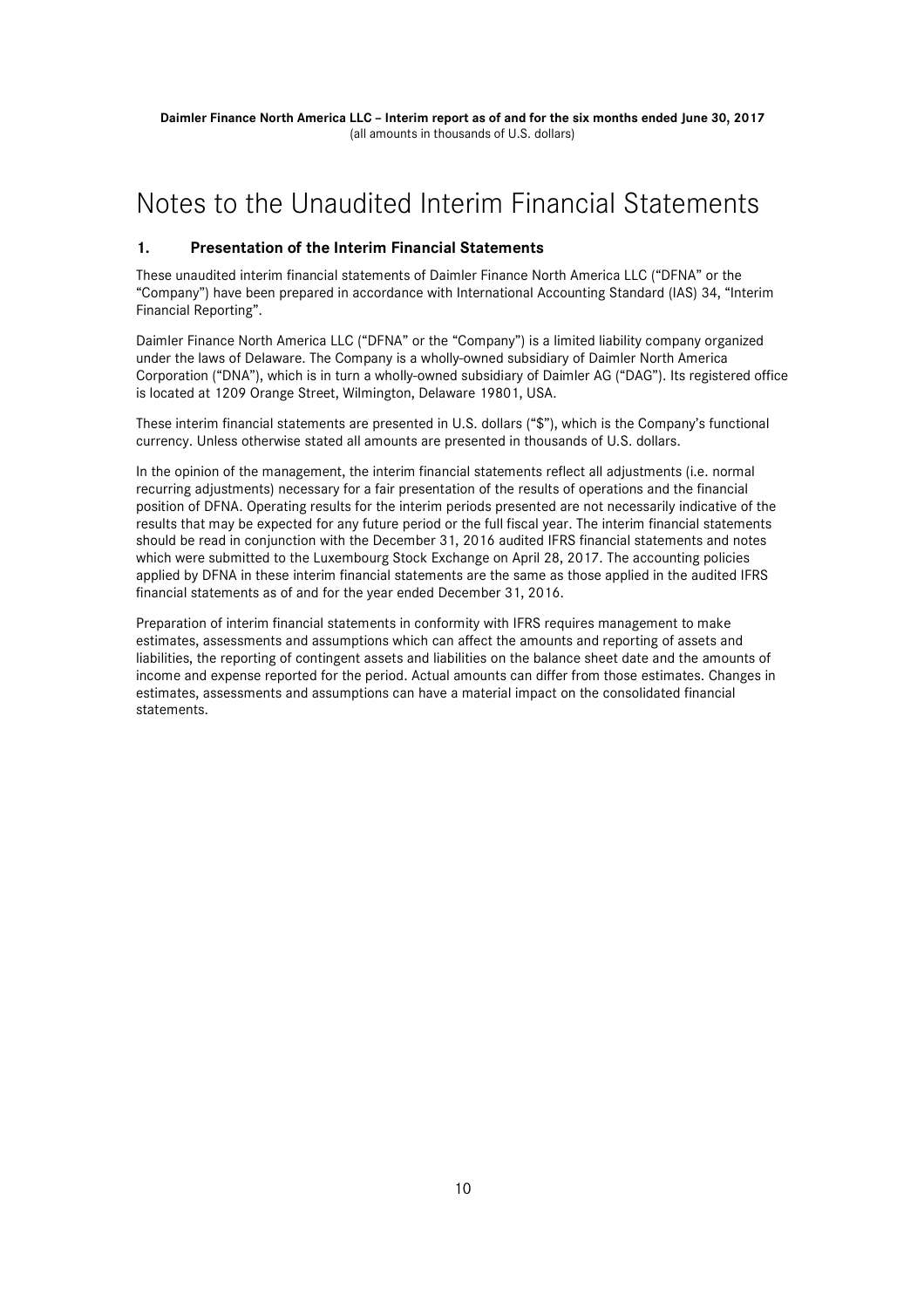#### **2. Transactions with related parties**

The following table sets forth amounts receivable from related parties:

|                                                      | <b>June 30,</b><br>2017 | December 31,<br>2016 |
|------------------------------------------------------|-------------------------|----------------------|
| Daimler North America Corporation                    | 28,689,453              | 26,687,813           |
| Daimler North America Corporation (Accrued Interest) | 251,237                 | 220,970              |
| Daimler North America Finance Corporation (DNAF)     | 3,312                   | 2,827                |
| Total                                                | 28,944,002              | 26,911,610           |

The following table sets forth amounts payable to related parties:

|              | <b>June 30,</b><br>2017 | December 31,<br>2016 |
|--------------|-------------------------|----------------------|
| Daimler AG   | 21,319                  | 19,248               |
| <b>Total</b> | 21,319                  | 19,248               |

DFNA is charged fees for the full and unconditional guarantees on its outstanding notes and bonds and commercial paper programs by DAG. These fees are calculated as a set percentage of the outstanding notes and bonds and commercial paper for any given year. These guarantee fees were \$17,627 and \$15,055 for the six months ended June 30, 2017 and June 30, 2016, respectively.

The Company is charged for administrative overhead expense by DNA. These expenses were \$1,686 and \$1,756 for the six months ended June 30, 2017 and June 30, 2016, respectively.

DFNA and DNA are also parties to agreements pursuant to which DNA reimburses DFNA for any and all expenses incurred in connection with the administration of DFNA's notes and bonds and commercial paper programs. These reimbursements are recognized in income.

There are no related party transactions with key management personnel as defined in IAS 24.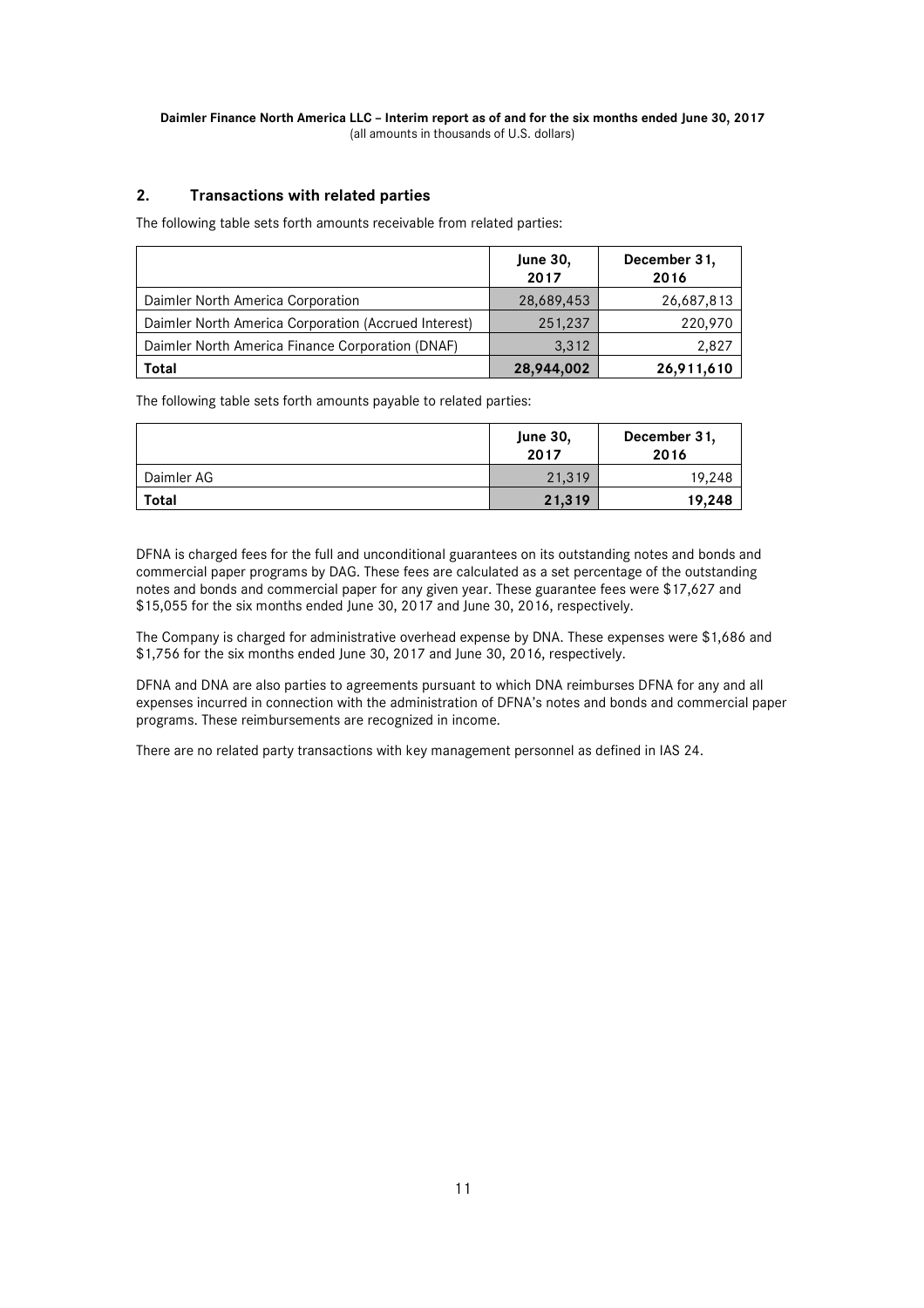#### **3. Other financial income (expense), net**

Other financial income (expense), net is comprised of the following:

|                                                          | Six months ended<br><b>June 30,</b> |      |
|----------------------------------------------------------|-------------------------------------|------|
|                                                          | 2017                                | 2016 |
| Result of foreign exchange transactions - gains (losses) |                                     |      |
| ⊺otal                                                    |                                     |      |

#### **4. Notes and bonds payable**

DFNA's obligations under the notes and bonds program are fully and unconditionally guaranteed by its ultimate parent company, DAG. Simultaneously, DFNA and DNA entered into an agreement according to which DNA reimburses DFNA for any and all fees incurred by DFNA in the course of the administration of the program.

During the first six months of 2017, \$3,000,000 of notes and bonds payable matured.

Terms and conditions of new notes payable issued during the first six months of 2017 are as follows:

|                                              | Currency   | <b>Nominal</b><br>interest rate | Year of<br>maturity | Face value | Carrying<br>amount |
|----------------------------------------------|------------|---------------------------------|---------------------|------------|--------------------|
| <b>US-Dollar Medium</b><br><b>Term Notes</b> |            |                                 |                     |            |                    |
| Medium Term Note                             | <b>USD</b> | 2.300%                          | 2020                | 1,000,000  | 997,922            |
| Medium Term Note                             | <b>USD</b> | 2.850%                          | 2022                | 850,000    | 847,206            |
| Medium Term Note                             | <b>USD</b> | 3.450%                          | 2027                | 750,000    | 744.946            |
| Medium Term Note                             | <b>USD</b> | $Libor+0.63%$                   | 2020                | 400,000    | 399,328            |
| Medium Term Note                             | <b>USD</b> | 2.200%                          | 2020                | 750,000    | 747,616            |
| Medium Term Note                             | <b>USD</b> | $Libor+0.53%$                   | 2020                | 500,000    | 499,051            |
| Medium Term Note                             | <b>USD</b> | $Libor+0.25%$                   | 2018                | 500,000    | 499,461            |
| Medium Term Note                             | <b>USD</b> | 2.850%                          | 2022                | 250,000    | 251,424            |
| Total                                        |            |                                 |                     | 5,000,000  | 4,986,954          |

#### **5. Commercial paper**

In February 2011, DFNA entered into a \$3,000,000 private placement of commercial paper. As of June 30, 2017, no commercial papers were outstanding. DFNA's obligations under the commercial paper program are fully and unconditionally guaranteed by its ultimate parent company, DAG.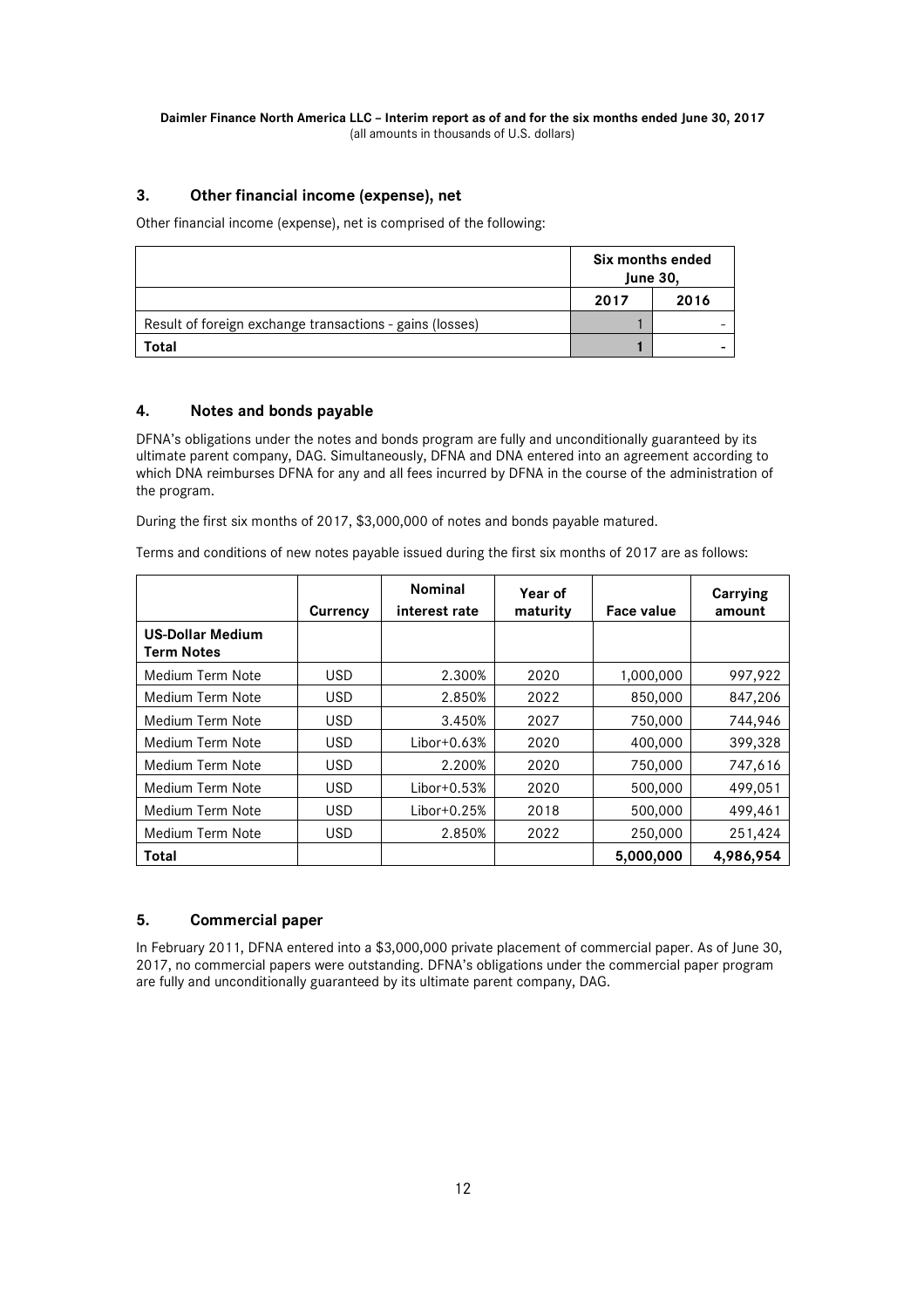**Daimler Finance North America LLC – Interim report as of and for the six months ended June 30, 2017**  (all amounts in thousands of U.S. dollars)

#### **6. Financial instruments**

#### **Carrying amounts and fair values of financial instruments**

The following table shows the carrying amounts and fair values of the Company's financial instruments. The fair value of a financial instrument is the price that would be received to sell an asset or paid to transfer a liability in an orderly transaction between market participants at the measurement date. Given the varying influencing factors, the reported fair values can only be viewed as indicators of the prices that may actually be achieved on the market. The fair values of financial instruments were calculated on the basis of market information available on the balance sheet date.

|                                                  | June 30, 2017      |                   | December 31, 2016  |                   |
|--------------------------------------------------|--------------------|-------------------|--------------------|-------------------|
|                                                  | Carrying<br>amount | <b>Fair value</b> | Carrying<br>amount | <b>Fair value</b> |
| Loans and receivables                            |                    |                   |                    |                   |
| Receivables from related parties                 | 28,692,765         | 29,619,956        | 26,690,640         | 27,473,098        |
| Accrued interest income from DNA                 | 251,237            | 251,237           | 220,970            | 220,970           |
| Total loans and receivables                      | 28,944,002         | 29,871,193        | 26,911,610         | 27,694,068        |
| <b>Total financial assets</b>                    | 28,944,002         | 29,871,193        | 26,911,610         | 27,694,068        |
| Financial liabilities at amortized cost          |                    |                   |                    |                   |
| Notes and bonds payable                          | 28,671,446         | 29,598,517        | 26,671,272         | 27,453,729        |
| Payables to related parties                      | 21,319             | 21,319            | 19,248             | 19,248            |
| Accrued interest expense                         | 251,237            | 251,237           | 220,970            | 220,970           |
| Total financial liabilities at amortized<br>cost | 28,944,002         | 29,871,073        | 26,911,490         | 27,693,947        |
| <b>Total financial liabilities</b>               | 28,944,002         | 29,871,073        | 26,911,490         | 27,693,947        |